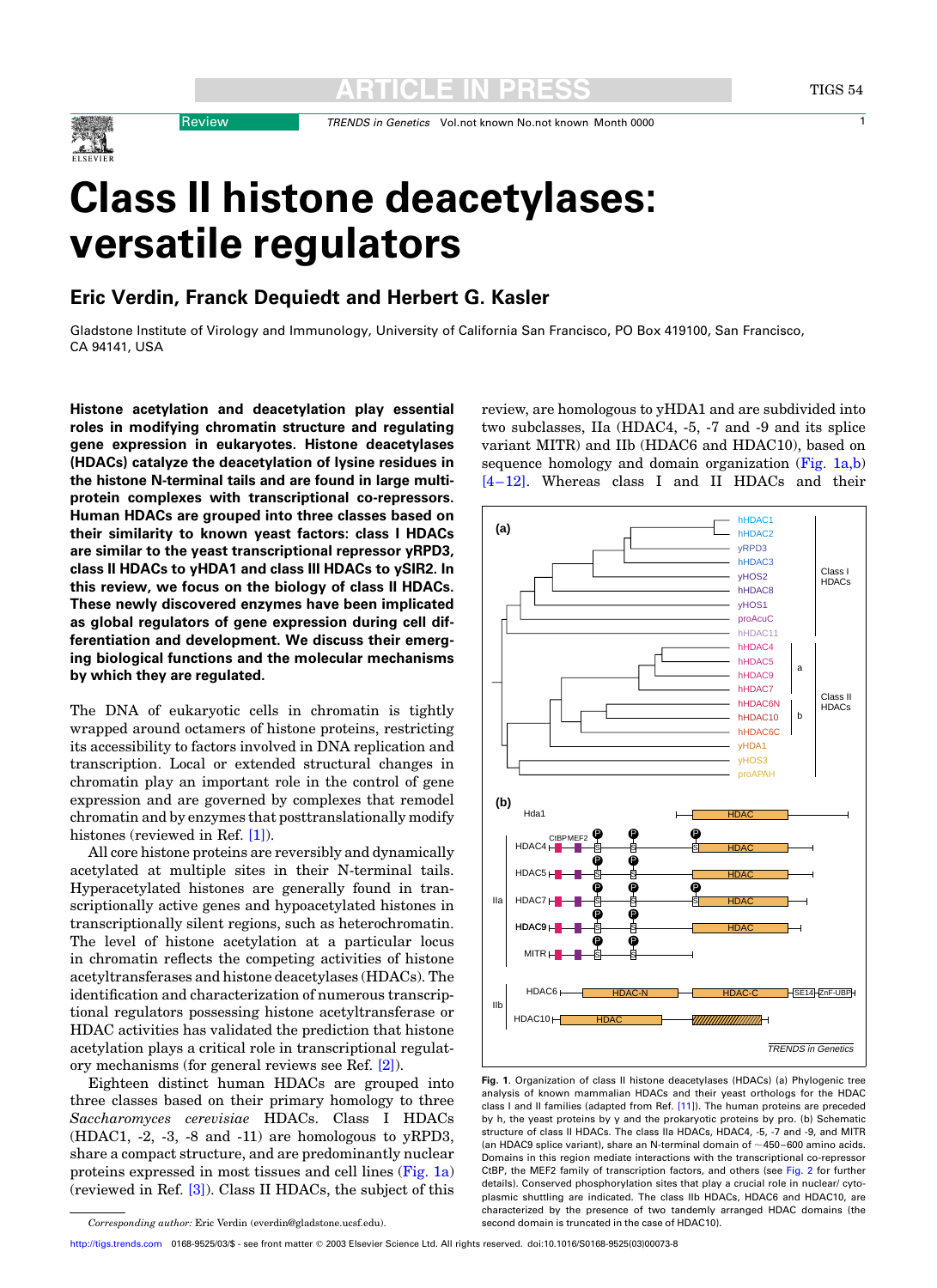<span id="page-1-0"></span>2 **Review TRENDS in Genetics Vol.not known No.not known Month 0000** 



Fig. 2. Interaction partners of class IIa histone deacetylases (HDACs). Class IIa HDACs interact with several partners through distinct domains. The N-terminal domain is used primarily as a targeting domain for distinct promoters by the MEF2 transcription factors. Interaction of class IIa HDACs with HP1, CtBP and the SMRT/N-CoR and B-CoR co-repressor complexes mediates the transcriptional repressive activities of class II HDACs.

S. cerevisiae orthologs, yRPD3 and yHDA1, all share some degree of homology in their catalytic domain, class III HDACs are homologous to ySIR2 and show no homology to class I and II proteins.

#### The class IIa HDACs: HDAC4, -5, -7 and -9

HDAC4, -5, -7 and -9 contain a highly conserved C-terminal catalytic domain  $(\sim 420$  amino acids) homologous to yHDA1 and an N-terminal domain with no similarity to other proteins ([Fig. 1b\)](#page-0-0)  $[4-7,13]$ . MITR, a splice variant of HDAC9, consists of only its N-terminus without an HDAC domain. The activity of the class IIa HDACs is regulated at several levels, including tissuespecific gene expression, recruitment of distinct cofactors and nucleocytoplasmic shuttling.

#### Tissue-specific expression

Whereas most class I HDACs are ubiquitously expressed, the class IIa HDACs are expressed in a restricted number of cell types. Three of the class IIa HDACs, HDAC4, -5 and -9, show highest expression in heart, skeletal muscle and brain, where their biological activities might be partially redundant  $[4,5,7,13-15]$ . In contrast to initial reports describing highest HDAC7 expression in heart and lung tissues [\[16,17\]](#page-6-0), we have recently observed that HDAC7 is most highly expressed in CD4/CD8 doublepositive thymocytes (F. Dequiedt et al., unpublished).

#### Interaction partners

HDACs represent the catalytic components of large multiprotein complexes. They do not bind directly to DNA and are thought to be recruited to specific promoters through their interaction with DNA sequence-specific transcription factors (Fig. 2). The MEF2 family of transcription factors is one of the major targets of class IIa HDACs and will be discussed in detail below (see section on the biological role of HDACs). Other interactions occur with CtBP (E1A C-terminal binding protein), 14-3-3 proteins, calmodulin (CaM), transcriptional co-repressors, heterochromatin protein  $HP1\alpha$  and SUMO.

CtBP1 was originally identified as an adenovirus E1A interacting protein and later found to interact with several Drosophila DNA-binding proteins, including Hairy, Snail, Krüppel and mammalian basic Krüppel-like factor 3 (BKLF/KLF3) (reviewed in Ref. [\[18\]](#page-6-0)). CtBP associates with each of these proteins, as well as with HDAC4 and -5 and MITR, through a PXDLS motif, and acts as a transcriptional repressor [\[19\].](#page-6-0) However, since CtBP can still repress transcription in the absence of HDAC activity, the precise mechanism of CtBP-mediated transcriptional repression remains unclear [\[18\]](#page-6-0).

The class IIa HDACs all interact with 14-3-3 proteins  $[20-24]$ . This interaction plays a critical role in the nucleocytoplasmic shuttling of class II HDACs (see section on dynamic subcellular localization for an in depth discussion of the role of 14-3-3 proteins).

The MEF2-binding domain of HDAC4 shares some features with known CaM-binding domains [\[25\]](#page-6-0). HDAC4 binds to CaM in vitro, and binding of CaM disrupts the MEF2–HDAC4 interaction. This mechanism could contribute to the  $Ca^{2+}$ -dependent activation of MEF2 [\[26\]](#page-6-0); however, the significance of these observations for the biology of class IIa HDACs remains to be assessed.

Class II HDACs interact with two closely related co-repressors, SMRT (silencing mediator for retinoid and thyroid receptors) and N-CoR (nuclear receptor co-repressor). This interaction is critical for the enzymatic activity of class IIa HDACs and is discussed separately below. In addition, the N-terminal BTB/POZ domain of BCL6, a sequence-specific transcriptional repressor with Krüppel-like zinc-finger motifs that is involved in the pathogenesis of non-Hodgkin's B-cell lymphomas [\[27,28\]](#page-6-0), can bind either to SMRT, leading to the recruitment of the SMRT/N-CoR co-repressor complex [\[29–31\]](#page-6-0), or to B-CoR, another co-repressor protein [\[32\]](#page-6-0). Therefore, class IIa HDACs might modulate the transcriptional repression of BCL6 and participate in its role in B-cell activation and differentiation, inflammation, and cell-cycle regulation [\[33\].](#page-6-0) BCL6 also interacts directly with a conserved region in the N-terminal domain of class IIa HDACs [\[34\]](#page-6-0) (Fig. 2).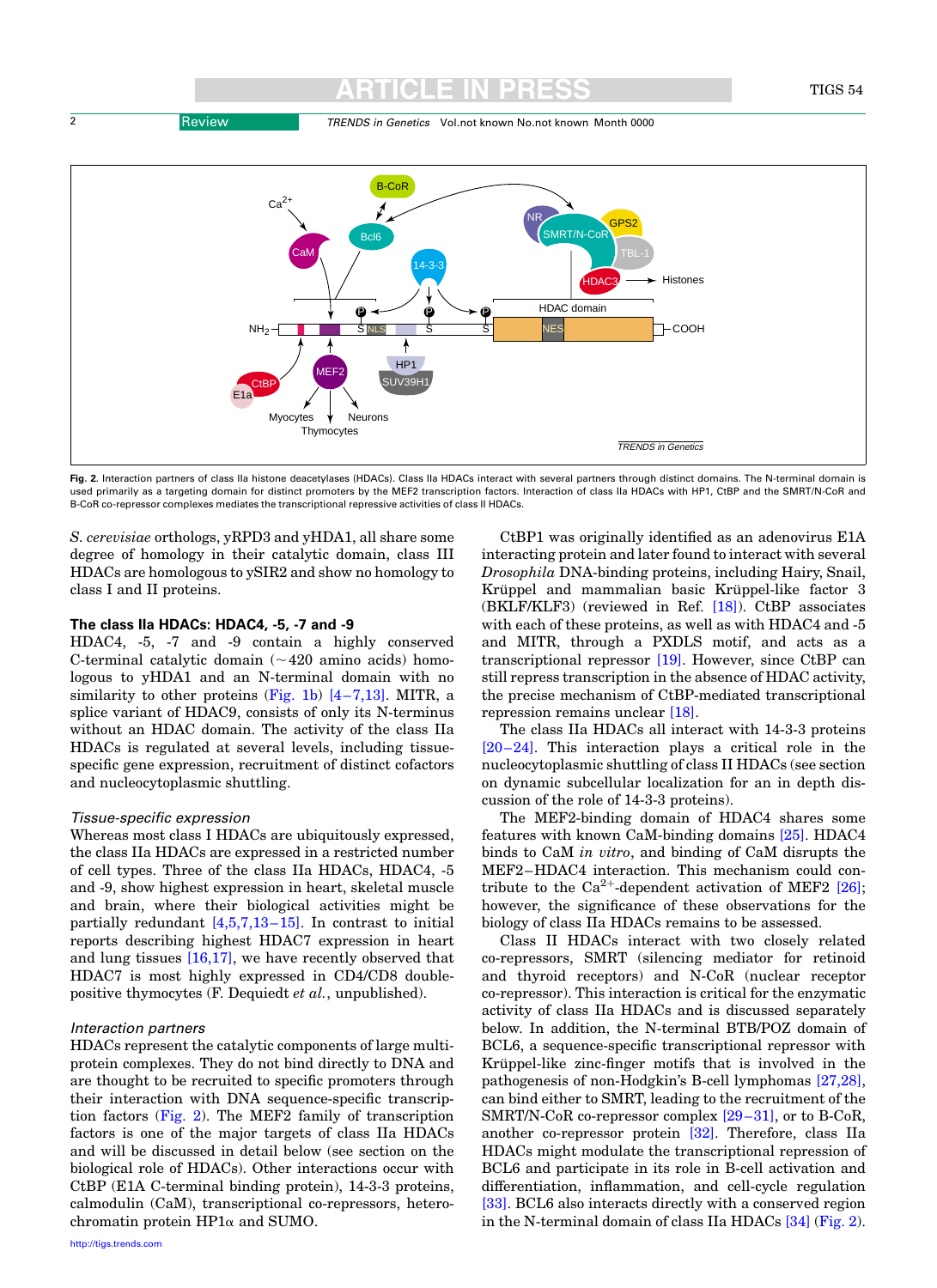### ICLE IN

Review TRENDS in Genetics Vol.not known No.not known Month 0000 3 3

Thus, class IIa HDACs can be recruited to Bcl-6-regulated promoters by two mechanisms: direct interaction with BCL6 or indirect recruitment through co-repressors such as SMRT/N-CoR and B-CoR. It is not clear why B-CoR and BCL6 interact with such a disparate array of class I and class II HDACs. Further experiments are needed to assess the biological relevance of these observations.

HDAC4 and -5 and MITR interact with HP1 $\alpha$ . The interaction is mediated by an N-terminal domain that is distinct from other interacting sites on class II HDACs ([Fig. 2\)](#page-1-0). HP1 contains a chromodomain involved in the specific recognition of methylated lysine 9 of histone. HP1 also interacts with the histone methyltransferase SUV39H1. Since histone H3 must be deacetylated before it can be methylated, these observations suggest that the class II HDAC–HP1 interaction could be important in the establishment and maintenance of heterochromatin [\[35\]](#page-6-0).

Finally, HDAC4, MITR and HDAC6 associate with and become modified by SUMO-1, a ubiquitin-like protein [\[36,37\].](#page-6-0) The biological significance of this modification has not been established.

#### Dynamic subcellular localization

All class IIa HDACs shuttle between the nucleus and the cytoplasm [\[6,20,21,23,26,38–40\].](#page-5-0) Class IIa HDACs bind to 14-3-3 proteins, a family of highly conserved acidic proteins (reviewed in Ref. [\[41\]](#page-6-0)). This binding is dependent on the phosphorylation of two or three conserved N-terminal serine residues in class IIa HDACs and mediates their cytoplasmic sequestration [\(Fig. 1b\)](#page-0-0) [\[20,21,23\]](#page-6-0); mutation of these sites prevents the export of class IIa HDACs from the nucleus to the cytoplasm [\[20–24,40,42\]](#page-6-0) ([Fig. 1b](#page-0-0)). The sequences of the phosphorylation sites in class IIa HDACs are closely related to consensus phosphorylation sites for  $Ca^{2+}/CaM$ -dependent protein kinases (CaMKs) [\[43\],](#page-6-0) and CaMK-mediated phosphorylation of HDAC4, -5, -7 and -9 promotes their association with 14-3-3 proteins and stimulates their nuclear export to the cytoplasm  $[21-24,44]$ . Recent experiments in cardiomyocytes indicate that an unidentified HDAC kinase targets the same phosphorylation sites in class IIa HDACs in response to hypertrophic signals [\[45\].](#page-6-0)

It is thought that 14-3-3 proteins modify the subcellular localization of targets by interfering with nuclear import and export signals. A nuclear import signal containing an arginine/lysine-rich motif has been mapped in HDAC4 (amino acids 251–272) and -5 (amino acids 264–285) [\[26,46\],](#page-6-0) and appears to be conserved in HDAC7 and MITR/HDAC9. Phosphorylation-dependent binding of 14-3-3 proteins to the N-termini of class II HDACs masks the nuclear import signal and prevents nuclear import. A CRM1-dependent nuclear export signal has been mapped in HDAC4 (amino acids 1056–1069) and HDAC5  $(\text{amino acids } 1086-1099)$   $[44.46]$ . This nuclear signal becomes active upon binding of 14-3-3 proteins to the N-terminus of class II HDACs. These observations suggest that phosphorylation of the N-terminus of class IIa HDACs and/or recruitment of 14-3-3 proteins induces a longdistance conformational change that unmasks a latent nuclear export signal in their C-terminus.

The nucleocytoplasmic shuttling of class II HDACs [http://tigs.trends.com](http://www.trends.com)

regulates their activities as transcriptional repressor proteins. Overexpression of constitutively active CaMKs or signal-dependent activation of CaMKs induces the relocalization of class IIa HDACs to the cytoplasm and suppresses their repressive activity [\[22,47\].](#page-6-0) By contrast, mutation of the phosphorylation sites of class IIa HDACs abolishes their cytoplasmic export and enhances their repressive effects during muscle differentiation and T-cell apoptosis [\[40,43\]](#page-6-0). Cytoplasmic relocalization of class II HDACs removes these enzymes from their substrates – the histone proteins in chromatin – and dissociates them from the SMRT/N-CoR–HDAC3 complex, leading to their enzymatic inactivation, as discussed in the next section [\[16,48\].](#page-6-0)

#### Regulation of HDAC catalytic activity

Class IIa HDACs interact directly with SMRT and N-CoR through their C-terminal HDAC domains [\[17,49,50\].](#page-6-0) Both SMRT and N-CoR interact with unbound nuclear receptors and with a growing list of other transcription factors (reviewed in Ref. [\[51\]](#page-6-0)). In addition, both SMRT and N-CoR participate in the formation of a stable multiprotein complex consisting of HDAC3, transducin  $(\beta)$ -like 1 (TBL1) [\[52,53\]](#page-6-0) and GPS2, a protein involved in intracellular signaling [\[54\]](#page-6-0). A recent proteomic analysis of the components of the S. cerevisiae SET3 complex showed the presence of two HDACs, Hos2 and Hst1 [\[55\].](#page-6-0) Hos2 is related to the yeast Hda1 deacetylase, while Hst1 is a Sir2-like protein with NAD-dependent deacetylase activity. The SET3 complex also contains a WD40 protein with homology to TBL1, suggesting that this complex is a yeast ortholog of the SMRT/NCoR complex. It is not clear at this point why multiple HDACs from different classes are assembled in a single multiprotein complex. Distinct enzymes might confer unique substrate specificities to the complex. The dependency of class III enzymes on  $NAD^+$ could also link the activity of the complex to the metabolic status of the cell. A similar combination of class II and class III enzymes in a multiprotein complex was recently observed for HDAC6 and SIRT2, a human class III HDAC [\[56\]](#page-6-0).

SMRT and N-CoR interact both with class IIa HDACs and with HDAC3 through distinct domains [\[52,53,57,58\],](#page-6-0) an observation that explains why class IIa HDACs coimmunoprecipitate with HDAC3 [\[5,16,48\].](#page-5-0) Class IIa HDACs are enzymatically inactive alone as purified recombinant proteins. However, they are associated with enzymatic activity when bound to the SMRT/N-CoR–HDAC3 complex [\[16,48\]](#page-6-0). HDAC3 is also catalytically inactive alone as purified protein but becomes enzymatically active when bound to SMRT/N-CoR, even in the absence of a class IIa HDAC [\[48,58\]](#page-6-0). By contrast, class IIa HDACs alone are still enzymatically inactive after binding to the SMRT/N-CoR proteins in vitro.

This evidence is compatible with two models. First, class IIa HDACs might not be functional HDACs in the context of the SMRT/N-CoR complex but might serve to recruit pre-existing, enzymatically active SMRT/N-CoR complexes that contain HDAC3. In this model, the SMRT/N-CoR co-repressors provide a structural link between active HDAC3 and inactive class IIa HDACs. In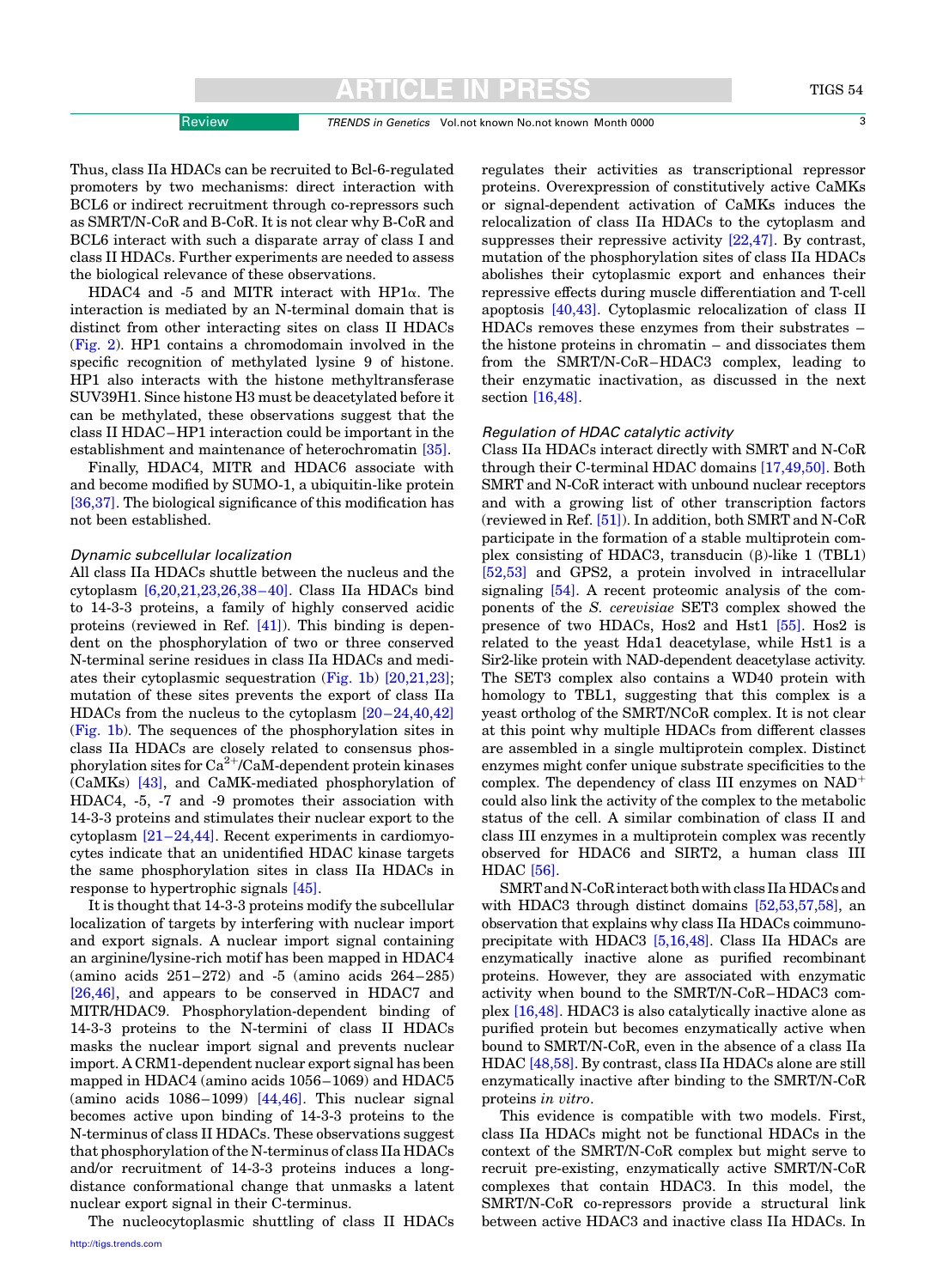4 Review TRENDS in Genetics Vol.not known No.not known Month 0000

a second model, class II HDACs might become activated only in the presence of HDAC3. There is extensive evidence for HDAC–HDAC interactions: the solved structure of Rpd3 shows a dimer, HDAC1 and -2 are found in the same multiprotein complex, and HDAC6 contains two tandemly arranged HDAC domains. These interactions might indicate that HDAC–HDAC interactions are important for the regulation of HDAC activity.

Interestingly, we have noted that several mutations in amino acids that form the catalytic pocket of class IIa HDACs also result in a loss of interaction with SMRT/N-CoR. These observations suggest the existence of interactions between amino acids in the catalytic center of class IIa HDACs and the surface of these proteins. Such interactions could regulate the enzymatic activity of the enzyme as a function of its interactions with other proteins and could ensure that the HDACs only become enzymatically active after incorporation in the appropriate multiprotein complex.

#### Biological roles of class IIa HDACs

The many interactions between class IIa HDACs and transcriptional regulators suggest a wide variety of potential biological roles. However, most of these interactions have not been examined in a biological context. By contrast, the importance of interactions between MEF2 and class IIa HDACs has been demonstrated in several tissue culture and animal models. MEF2 plays a significant transcriptional regulatory role in myogenesis, in negative selection of developing thymocytes, and in the transcriptional regulation of Epstein–Barr virus (EBV) (for a complete review see Ref. [\[59\]](#page-6-0)). The striking similarity of MEF2 regulation in neurons and its role in neuronal resistance to excitotoxicity suggests that class IIa HDACs also play a significant role in neurons [\[60–62\]](#page-6-0).

Class IIa HDACs inhibit myogenesis by binding to MEF2 at several promoters critical for the muscle differentiation program (for recent reviews see Refs [\[63,64\]](#page-6-0)). HDAC4, -5, -7 and -9 interact with MEF2 proteins through a highly conserved 17 amino acid motif located in their N-termini [\[7,23,38,65,66\]](#page-5-0). Expression of an HDAC–VP16 fusion protein, in which the VP16 activation domain replaces the catalytic domain of HDAC4 or -5, enhances myogenic conversion [\[47\].](#page-6-0) Activation of the CaMK signaling pathway also overcomes the HDAC-mediated repression of muscle-specific gene expression and induces the myogenic conversion program [\[22,64\]](#page-6-0). Further evidence for the role of class IIa HDACs in cardiac and skeletal myogenesis comes from the phenotype of HDAC9-deficient animals. A phosphorylation mutant of HDAC9 in the CaMK IV sites inhibits the myogenic program [\[24\]](#page-6-0). Conversely, HDAC9-deficient mice show a striking susceptibility to stress-induced cardiac hypertrophy [\[45\]](#page-6-0). In cardiomyocytes, phosphorylation mutants of HDAC5 or MITR block the induction of hypertrophy-associated genes in response to phenylephrine [\[45\].](#page-6-0) These observations suggest that class IIa HDACs are master regulators of myocyte development. Bound to MEF2 proteins in the promoters of multiple genes, they play a critical role in repressing these genes until the appropriate myogenic differentiation signal is delivered.

In the thymus, developing CD4/CD8 double-positive T cells that receive a strong signal from major histocompatibility complex (MHC)–self-peptide through their antigen receptors are deleted by an apoptotic process termed negative selection. The apoptotic process is activated by the expression of Nur77, an orphan steroid receptor [\[67–69\].](#page-7-0) Constitutive expression of Nur77 in thymocytes results in a dramatic involution of the thymus, whereas expression of a dominant-negative Nur<sub>77</sub> interferes with negative selection [\[70,71\].](#page-7-0) The expression of Nur77 in response to antigen receptor signals is tightly controlled through two MEF2-binding sites in the Nur77 promoter ([Fig. 3\)](#page-4-0) [\[72\].](#page-7-0) As in other systems, MEF2-dependent transcription in T cells is activated by  $Ca^{2+}$  signals and by ectopic expression of activated CaMK IV, calcineurin, or ERK5/BMK1 [\[73–75\].](#page-7-0)

A MEF2-family protein, MEF2-D, is expressed in thymocytes and associates with both HDAC4 and Cabin-1 under basal conditions in T-cell lines [\(Fig. 3\)](#page-4-0) [\[25,74,76,77\]](#page-6-0). Activation of T-cell receptors disrupts the interaction of MEF2-D with HDAC4 and Cabin-1, most probably through a  $Ca^{2+}$  signal and CaM activation. HDAC7 is highly expressed in CD4/CD8 double-positive thymocytes, which undergo positive or negative selection  $(Fig. 3)$ (F. Dequiedt et al., unpublished). HDAC7 also associates with MEF2-D in CD4/CD8 double-positive T cells, becomes dissociated from MEF2-D during T-cell activation and shuttles out of the nucleus. The nuclear export of HDAC7 in thymocytes is dependent on three serine residues in the N-terminus of the protein, as described above for other class IIa HDACs. HDAC7 overexpression suppresses Nur77 induction and thymocyte apoptosis in response to activation of T-cell receptors. Conversely, expression of an HDAC7–VP16 fusion activates Nur77 expression in the absence of such activation, and knockdown of HDAC7 through RNA interference leads to increased apoptosis in response to T-cell receptor activation. These findings, combined with the recent finding that deletion of the MEF2 interacting domain of Cabin-1 results in no detectable phenotype with respect to thymic negative selection [\[78\]](#page-7-0), suggest that HDAC7 plays a critical role in the repression of Nur77 during thymic maturation of T cells. Studies are currently under way to validate these observations in transgenic and knockout mice.

EBV is a human herpesvirus capable of latently infecting B cells. The latent virus can be reactivated by crosslinking of the B-cell antigen receptor [\[79,80\].](#page-7-0) Reactivation of latent EBV proceeds through three MEF2-binding sites in the promoter for the immediate-early gene BZLF1, which encodes the transcriptional activator ZEBRA. MEF2-dependent transcription of BZLF1 is activated by  $Ca^{2+}$  flux; a similar mechanism governs transcription of the Nur77 promoter in T cells [\[81\]](#page-7-0). In a B-cell line carrying latent EBV, transfection of HDAC4– or HDAC5–VP16 fusions reactivates viral expression [\[82\]](#page-7-0). These results indicate that EBV latency, like myogenesis and Nur77 expression, is regulated by a  $Ca^{2+}$ -dependent MEF2 switch in which class IIa HDACs mediate basal repression.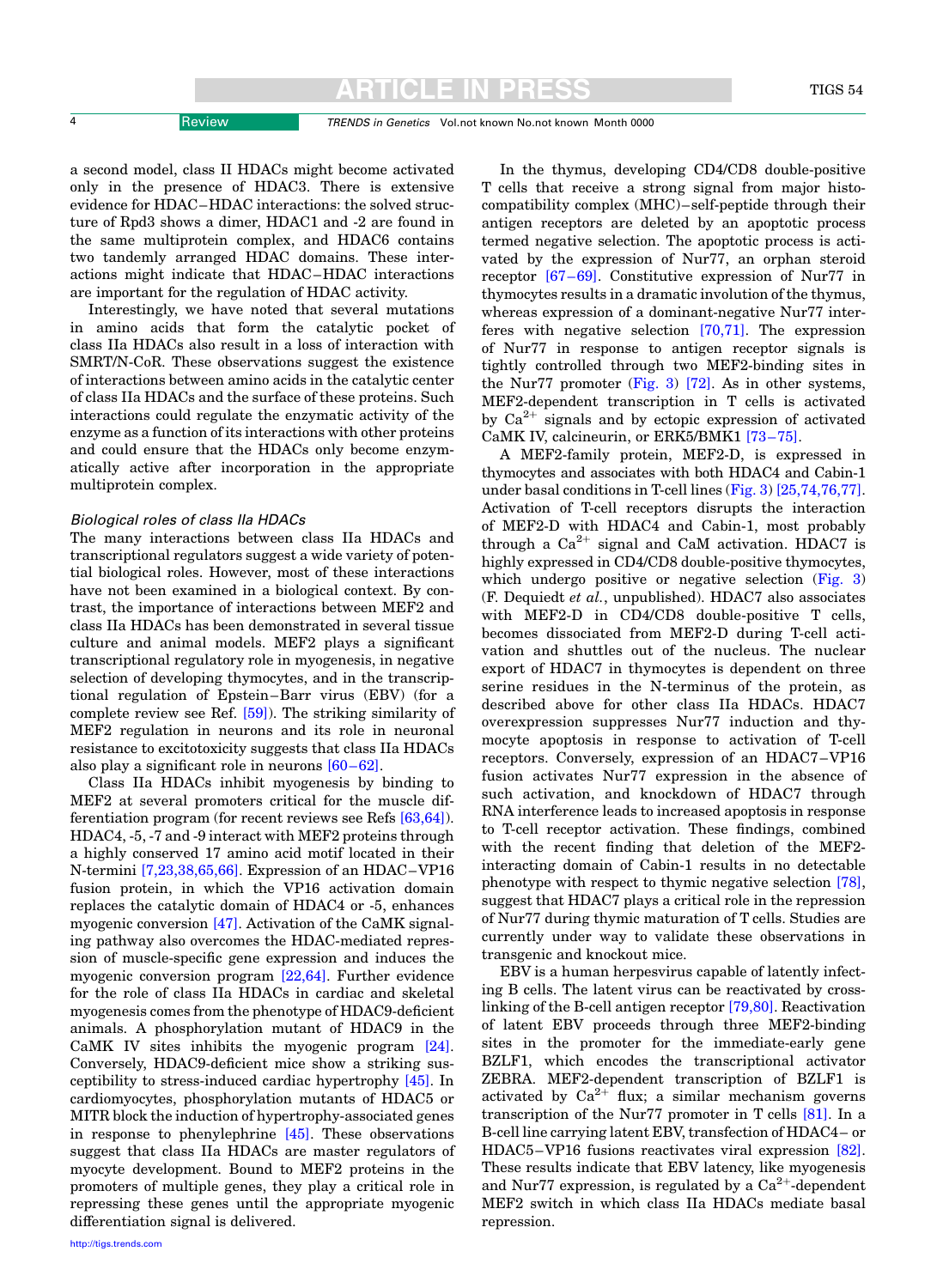Review TRENDS in Genetics Vol.not known No.not known Month 0000 5



<span id="page-4-0"></span>

Fig. 3. Regulation of Nur77 promoter activity in developing thymic T cells by class II histone deacetylases (HDACs). Class II HDACs, primarily HDAC7 in the thymus, repress the latent activating potential of MEF2 transcription factors, both by preventing the binding of coactivators and by direct enzymatic activities associated with class IIa HDACs. Elevation of intracellular Ca<sup>2+</sup> levels, and possibly of kinases, through activation of the T-cell receptor in turn activates the Ca<sup>2+</sup> sensor calmodulin (CaM), which can directly displace class II HDACs from MEF2. In addition, CaM-dependent activation of Ca<sup>2+</sup>/CaM-dependent protein kinases (CaMK) I and II results in the phosphorylation of the N-terminal domain of class II HDACs. Phosphorylated class IIa HDACs are displaced from MEF2, most probably because of conformational changes in the interacting region. The 14-3-3 proteins bind to phosphorylated class II HDACs and mediate CRM1-dependent nuclear export, allowing the sustained expression of MEF2 target genes. For activation of transcription, coactivators (p300/CBP) and activators (NF-AT, ERK5) are recruited to the promoter. Unknown cytoplasmic phosphatases dephosphorylate class II HDACs, leading to their release from 14-3-3 proteins.

#### The class IIb HDACs: HDAC6 and HDAC10

Class IIb HDACs are characterized by duplicated HDAC domains, although this duplication is partial in the case of HDAC10 [\(Fig. 1b\)](#page-0-0). Class IIb HDACs also show some degree of tissue-specific gene expression: HDAC6 is predominantly expressed in testis [\[13,83\]](#page-6-0), and HDAC10 is expressed in liver, spleen and kidney [\[8,10,12\].](#page-5-0) Different splice variants are observed for HDAC10, as shown for HDAC3, -7 and -9, suggesting an additional level of regulation by RNA processing. Analysis of the catalytic activity of the two separate HDAC domains of HDAC6 by sitedirected mutagenesis suggested that the two domains might function independently [\[5\];](#page-5-0) however, separation of the two domains results in loss of enzymatic activity (W. Fischle and E. Verdin, unpublished). In HDAC10, the C-terminal catalytic domain lacks the active pocket residues required for enzymatic activity. The enzymatic activities of HDAC6 and HDAC10 are more resistant to trapoxin and sodium butyrate than those of class I and class IIa HDACs [\[9,84\]](#page-5-0). Deletion of the second incomplete catalytic domain of HDAC10 restores its sensitivity to both sodium butyrate and trapoxin, suggesting that the two HDAC domains functionally interact [\[9\]](#page-5-0).

HDAC6 shuttles in and out of the cell nucleus. In the absence of a stimulus, the majority of HDAC6 is localized to the cytoplasm, but cell-cycle arrest is associated with the partial translocation of the protein to the cell nucleus [\[85\].](#page-7-0) HDAC10 is also primarily cytoplasmic but shows significant nuclear staining in several cell lines [\[8–10,12\]](#page-5-0). The cytoplasmic location of both HDAC6 and HDAC10, unlike that of class IIa HDACs, is insensitive to leptomycin B [\[8,9,85\]](#page-5-0). The subcellular localization of HDAC6 is dependent on a strong nuclear export signal (NES1) in the N-terminus of the protein [\[85\]](#page-7-0). Several putative export sequences were identified in HDAC10  $[8,12]$ , but it is not known whether they function as true export signals.

HDAC6 is part of a multiprotein complex that includes two mammalian orthologs of yeast proteins involved in the control of protein ubiquitination: p97/VCP, a mammalian homolog of yeast Cdc48p, and phospholipase A2 activating protein, a homolog of yeast UFD3 (ubiquitin fusion degradation protein 3) ([Fig. 4](#page-5-0)) [\[83\]](#page-7-0). HDAC6 contains a C-terminal zinc finger that shows significant homology to a zinc finger located in several ubiquitin-specific proteases (ZnF-UBP) [\[83\]](#page-7-0) ([Fig. 4\)](#page-5-0). The ZnF-UBP motif (also identified as a polyubiquitin-associated zinc finger or PAZ domain) [\[86\]](#page-7-0) mediates the binding of ubiquitin to HDAC6 [\[83,86\]](#page-7-0). The specific interaction of proteins involved in protein ubiquitination and the fact that both acetylation and ubiquitination target lysine residues suggest that HDAC6 could participate in the deacetylation of proteins before their ubiquitination.

Cytoplasmic HDAC6 shows striking co-localization with the microtubule network [\[87,88\].](#page-7-0) Acetylation of  $\alpha$ -tubulin, at lysine 40, has been used as a marker of microtubule stability [\[89\]](#page-7-0). HDAC6 functions as a specific tubulin deacetylase *in vivo*, and purified HDAC6 deacetylates  $\alpha$ -tubulin in assembled microtubules in vitro [\[87,88\].](#page-7-0) HDAC6 overexpression promotes chemotactic cell movement, a cellular function dependent on microtubules. We have independently observed that SIRT2, a NAD<sup>+</sup>-dependent class III HDAC, deacetylates lysine 40 of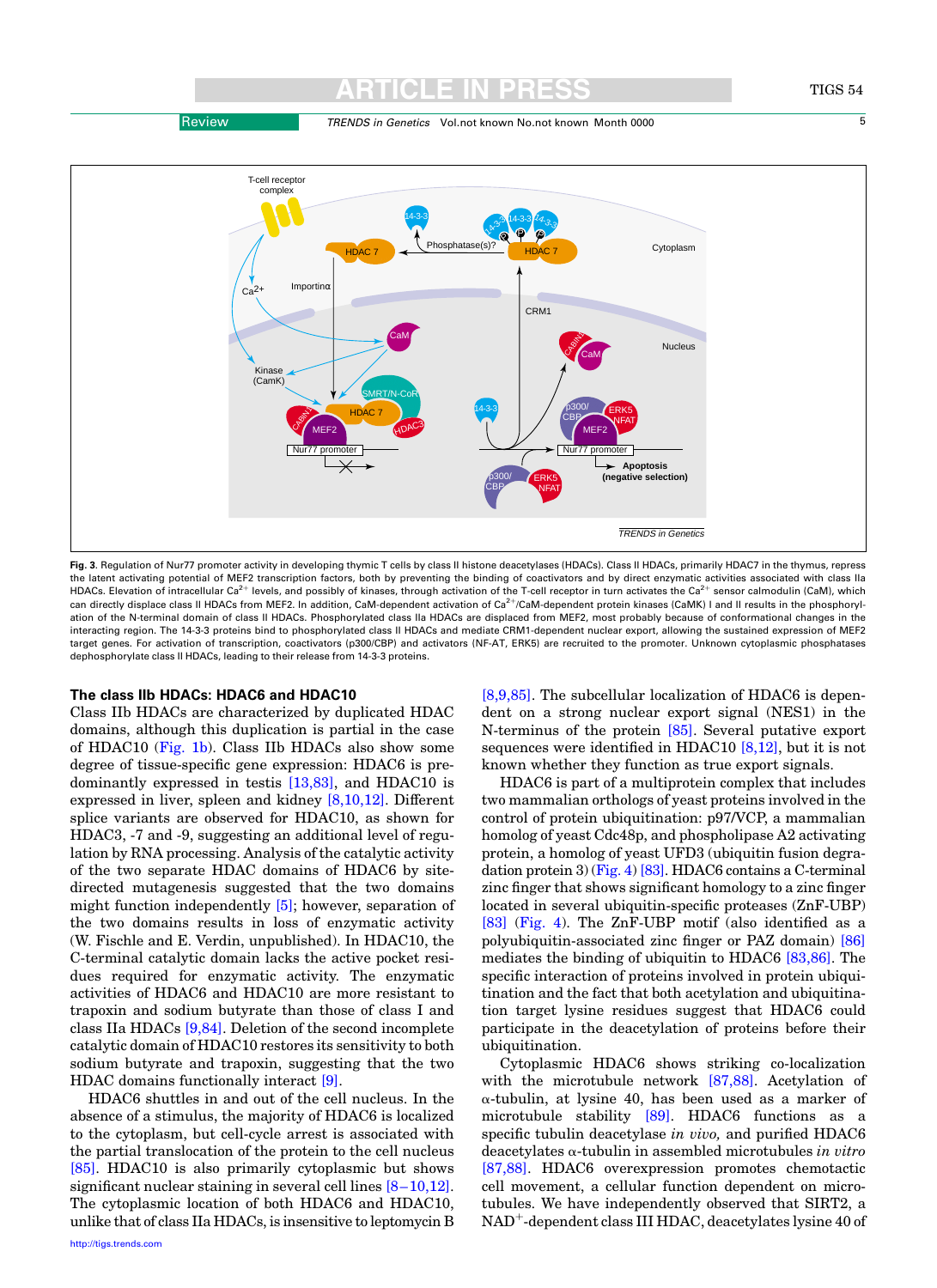<span id="page-5-0"></span>6 Review TRENDS in Genetics Vol.not known No.not known Month 0000



Fig. 4. Histone deacetylase 6 (HDAC6): a link between acetylation and the ubiquitination signaling pathways. HDAC6 is primarily localized in the cytoplasm, where it interacts with SIRT2 and with two ubiquitin pathway proteins, phospholipase A2 activating protein and p97/VCP. HDAC6 targets tubulin and possibly other cytoplasmic acetylated proteins for deacetylation. The ZnF-UBP domain of HDAC6 interacts specifically with ubiquitinated (Ub) proteins. This interaction could provide a functional link between the deacetylation of target protein(s) and their modification by ubiquitination. HDAC6 also shuttles between the nucleus and the cytoplasm. Nuclear targets have not been identified, but the known enzymatic activity of HDAC6 on histones suggests that it could participate in the regulation of nuclear gene expression by controlling histone acetylation in that compartment as well.

 $\alpha$ -tubulin both in vitro and in vivo [\[56\].](#page-6-0) Both HDAC6 and SIRT2 interact and co-localize in the cytoplasm with the microtubule network (Fig. 4) [\[56\]](#page-6-0). Suppression of either HDAC6 or SIRT2 mediated by siRNA leads to a relative hyperacetylation of  $\alpha$ -tubulin acetylation *in vivo* [\[56,87,88\]](#page-6-0). The identification of specific enzymes mediating tubulin deacetylation should allow further work to proceed on the role of this modification in microtubule dynamics and functions.

#### Future questions

The purification, cloning and characterization of class II HDACs have provided important insights into how chromatin controls transcription and have revealed unexpected biological functions for acetylation. The past two years have seen the elucidation of discrete biological pathways in which class II HDACs play crucial regulatory roles. Whereas class IIa HDACs are frequently considered functionally redundant, it is likely that further study will reveal discrete biological functions specific for each family member and its splice variants. Future studies should focus on determining the relative contribution of each HDAC in distinct cell types. By virtue of their ability to interact with distinct transcription factors that each bind at multiple sites in the genome, HDACs are likely to be master regulators that control differentiation pathways. Emphasis should therefore be placed on identifying the subsets of genes controlled by individual HDACs in various cell types. Genome-wide mapping of the histone deacetylation targets of the yeast HDAC proteins (RPD3, HDA1, Sir2, Hos1/3 and Hos2) has shown a clear division of labor between these HDACs [\[90\]](#page-7-0). For example, of 815 genomic regions targeted by RPD3 and of 647 regions targeted by HDA1, only 139  $(\sim 10\%)$  are targeted by both HDACs. Whereas most published work has focused on nuclear HDACs acting on histone proteins, nonhistone proteins are probable targets for these enzymes, as recently illustrated for HDAC6 and tubulin.

A full understanding of the biology of class II HDACs will also require a detailed analysis of how these factors function biochemically as repressors of transcription. Because HDACs have proved difficult to purify as enzymatically active proteins, little is known about their enzymatic specificity. It will be important to determine which histones in the nucleosome and which lysine residues in each histone are deacetylated by individual HDACs. Since most HDACs reside in multiprotein complexes containing several HDACs, the potential contribution of different HDACs to enzymatic specificity will need to be addressed.

Finally, the identification of HDAC6 and SIRT2 as part of a single complex with tubulin deacetylase activity raises many new questions. The involvement of the HDAC6/SIRT2 complex in both tubulin deacetylation and protein ubiquitination suggests the existence of cross-talk between these two processes, a dialogue that is likely to be repeated in many proteins that are regulated by ubiquitination. A focus on in vivo experiments, including the development of a mouse knockout for each HDAC, together with a renewed effort to characterize the enzymatic activities of these proteins, will allow these important questions to be addressed.

#### Acknowledgements

We thank John Carroll and Jack Hull for graphics, and Stephen Ordway and Gary Howard for editorial assistance. We thank colleagues for sharing unpublished observations and apologize to those whose work could not be cited due to space constraints. Our work is supported by the NIH, The Sandler Foundation and the J. David Gladstone Institutes.

#### **References**

- 1 Wolffe, A.P. et al. (2000) Review: chromatin structural features and targets that regulate transcription. J. Struct. Biol. 129, 102–122
- 2 Cheung, W.L. et al. (2000) Acetylation and chromosomal functions. Curr. Opin. Cell Biol. 12, 326–333
- 3 Fischle, W. et al. (2001) The emerging role of class II histone deacetylases. Biochem. Cell Biol. 79, 337–348
- 4 Fischle, W. et al. (1999) A new family of human histone deacetylases related to Saccharomyces cerevisiae HDA1p. J. Biol. Chem. 274, 11713–11720
- 5 Grozinger, C.M. et al. (1999) Three proteins define a class of human histone deacetylases related to yeast Hda1p. Proc. Natl. Acad. Sci. U. S. A. 96, 4868–4873
- 6 Miska, E.A. et al. (1999) HDAC4 deacetylase associates with and represses the MEF2 transcription factor. EMBO J. 18, 5099–5107
- 7 Wang, A.H. et al. (1999) HDAC4, a human histone deacetylase related to yeast HDA1, is a transcriptional co-repressor. Mol. Cell. Biol. 19, 7816–7827
- 8 Tong, J.J. et al. (2002) Identification of HDAC10, a novel class II human histone deacetylase containing a leucine-rich domain. Nucleic Acids Res. 30, 1114–1123
- 9 Guardiola, A.R. et al. (2002) Molecular cloning and characterization of a novel histone deacetylase HDAC10. J. Biol. Chem. 277, 3350–3356
- 10 Fischer, D.D. et al. (2002) Isolation and characterization of a novel class II histone deacetylase, HDAC10. J. Biol. Chem. 277, 6656–6666
- 11 Gao, L. et al. (2002) Cloning and functional characterization of HDAC11, a novel member of the human histone deacetylase family. J. Biol. Chem. 277, 25748–25755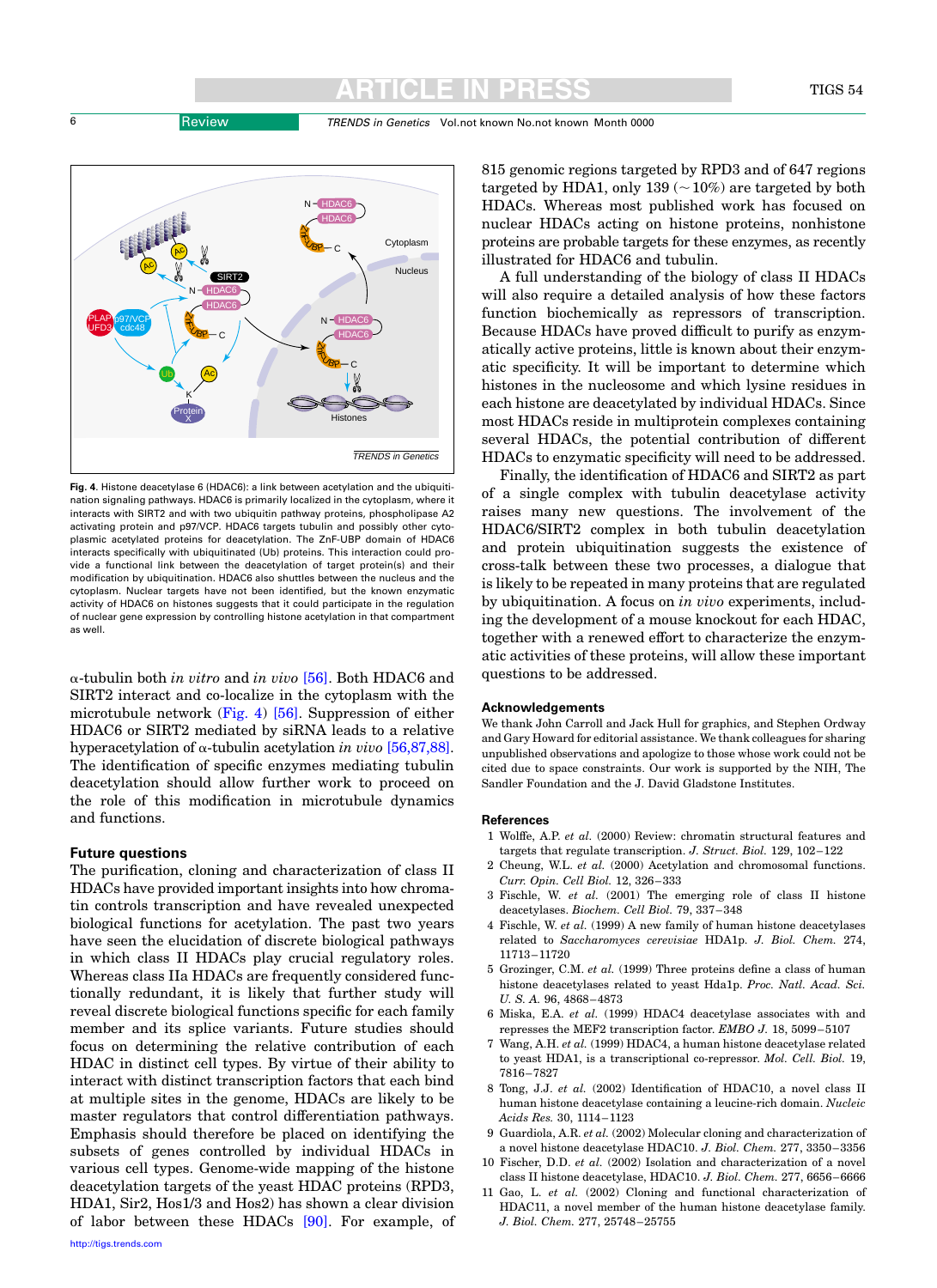Review TRENDS in Genetics Vol.not known No.not known Month 0000 7

- <span id="page-6-0"></span>12 Kao, H.Y. et al. (2002) Isolation and characterization of mammalian HDAC10, a novel histone deacetylase. J. Biol. Chem. 277, 187–193
- 13 Verdel, A. et al. (1999) Identification of a new family of higher eukaryotic histone deacetylases. Coordinate expression of differentiation-dependent chromatin modifiers. J. Biol. Chem. 274, 2440–2445
- 14 Zhou, X. et al. (2000) Identification of a transcriptional repressor related to the noncatalytic domain of histone deacetylases 4 and 5. Proc. Natl. Acad. Sci. U. S. A. 97, 1056–1061
- 15 Zhou, X. et al. (2001) Cloning and characterization of a histone deacetylase, HDAC9. Proc. Natl. Acad. Sci. U. S. A. 98, 10572–10577
- 16 Fischle, W. et al. (2001) Human HDAC7 histone deacetylase activity is associated with HDAC3 in vivo. J. Biol. Chem. 276, 35826–35835
- 17 Kao, H.Y. et al. (2000) Isolation of a novel histone deacetylase reveals that class I and class II deacetylases promote SMRT-mediated repression. Genes Dev. 14, 55–66
- 18 Chinnadurai, G. (2002) CtBP, an unconventional transcriptional co-repressor in development and oncogenesis. Mol. Cell 9, 213–224
- 19 Zhang, C.L. et al. (2001) Association of COOH-terminal-binding protein (CtBP) and MEF2-interacting transcription repressor (MITR) contributes to transcriptional repression of the MEF2 transcription factor. J. Biol. Chem. 276, 35–39
- 20 Grozinger, C.M. et al. (2000) Regulation of histone deacetylase 4 and 5 and transcriptional activity by 14-3-3-dependent cellular localization. Proc. Natl. Acad. Sci. U. S. A. 97, 7835–7840
- 21 Wang, A.H. et al. (2000) Regulation of histone deacetylase 4 by binding of 14-3-3 proteins. Mol. Cell. Biol. 20, 6904–6912
- 22 McKinsey, T.A. et al. (2000) Activation of the myocyte enhancer factor-2 transcription factor by calcium/calmodulin-dependent protein kinase-stimulated binding of 14-3-3 to histone deacetylase 5. Proc. Natl. Acad. Sci. U. S. A. 97, 14400–14405
- 23 Kao, H.Y. et al. (2001) Mechanism for nucleocytoplasmic shuttling of histone deacetylase 7. J. Biol. Chem. 276, 47496–47507
- 24 Zhang, C.L. et al. (2001) The transcriptional co-repressor MITR is a signal-responsive inhibitor of myogenesis. Proc. Natl. Acad. Sci. U. S. A. 98, 7354–7359
- 25 Youn, H-D. et al. (2000) Calcium regulates transcriptional repression of myocyte enhancer factor 2 by histone deacetylase 4. J. Biol. Chem. 275, 22563–22567
- 26 McKinsey, T.A. et al. (2000) Signal-dependent nuclear export of a histone deacetylase regulates muscle differentiation. Nature 408, 106–111
- 27 Kerckaert, J.P. et al. (1993) LAZ3, a novel zinc-finger encoding gene, is disrupted by recurring chromosome 3q27 translocations in human lymphomas. Nat. Genet. 5, 66–70
- 28 Ye, B.H. et al. (1993) Alterations of a zinc finger-encoding gene, BCL-6, in diffuse large-cell lymphoma. Science 262, 747–750
- 29 Dhordain, P. et al. (1997) Co-repressor SMRT binds the BTB/POZ repressing domain of the LAZ3/BCL6 oncoprotein. Proc. Natl. Acad. Sci. U. S. A. 94, 10762–10767
- 30 Wong, C.W. et al. (1998) Components of the SMRT co-repressor complex exhibit distinctive interactions with the POZ domain oncoproteins PLZF, PLZF-RARa, and BCL-6. J. Biol. Chem. 273, 27695–27702
- 31 Huynh, K.D. et al. (1998) The BCL-6 POZ domain and other POZ domains interact with the co-repressors N-CoR and SMRT. Oncogene 17, 2473–2484
- 32 Huynh, K.D. et al. (2000) BCoR, a novel co-repressor involved in BCL-6 repression. Genes Dev. 14, 1810–1823
- 33 Shaffer, A.L. et al. (2000) BCL-6 represses genes that function in lymphocyte differentiation, inflammation, and cell cycle control. Immunity 13, 199–212
- 34 Lemercier, C. et al. (2002) Class II histone deacetylases are directly recruited by BCL6 transcriptional repressor. J. Biol. Chem. 277, 22045–22052
- 35 Zhang, C.L. et al. (2002) Association of class II histone deacetylases associate with heterochromatin protein 1: a potential role for histone methylation in the control of muscle differentiation. Mol. Cell. Biol. 22, 7302–7312
- 36 Kirsh, O. et al. (2002) The SUMO E3 ligase RanBP2 promotes modification of the HDAC4 deacetylase. EMBO J. 21, 2682–2691
- 37 David, G. et al. (2002) SUMO-1 modification of histone deacetylase 1

(HDAC1) modulates its biological activities. J. Biol. Chem. 277, 23658–23663

- 38 Dressel, U. et al. (2001) A dynamic role for HDAC7 in MEF2-mediated muscle differentiation. J. Biol. Chem. 276, 17007–17013
- 39 Zhao, X. et al. (2001) The modular nature of histone deacetylase HDAC4 confers phosphorylation-dependent intracellular trafficking. J. Biol. Chem. 276, 35042–35048
- 40 Miska, E.A. et al. (2001) Differential localization of HDAC4 orchestrates muscle differentiation. Nucleic Acids Res. 29, 3439–3447
- 41 Muslin, A.J. et al. (2000) 14-3-3 proteins: regulation of subcellular localization by molecular interference. Cell. Signal. 12, 703–709
- 42 Zhou, X. et al. (2000) Histone deacetylase 4 associates with extracellular signal-regulated kinases 1 and 2, and its cellular localization is regulated by oncogenic Ras. Proc. Natl. Acad. Sci. U. S. A. 97, 14329–14333
- 43 McKinsey, T.A. et al. (2000) Signal-dependent nuclear export of a histone deacetylase regulates muscle diferentiation. Nature 408, 106–111
- 44 McKinsey, T.A. et al. (2001) Identification of a signal-responsive nuclear export sequence in class II histone deacetylases. Mol. Cell. Biol. 21, 6312–6321
- 45 Zhang, C.L. et al. (2002) Class II histone deacetylases act as signalresponsive repressors of cardiac hypertrophy. Cell 110, 479–488
- 46 Wang, A.H. et al. (2001) Histone deacetylase 4 possesses intrinsic nuclear import and export signals. Mol. Cell. Biol. 21, 5992–6005
- 47 Lu, J. et al. (2000) Regulation of skeletal myogenesis by association of the MEF2 transcription factor with class II histone deacetylases. Mol. Cell 6, 233–244
- 48 Fischle, W. et al. (2002) Enzymatic activity associated with class II HDACs is dependent on a multiprotein complex containing HDAC3 and SMRT/N-CoR. Mol. Cell 9, 45–57
- 49 Huang, E.Y. et al. (2000) Nuclear receptor co-repressors partner with class II histone deacetylases in a Sin3-independent repression pathway. Genes Dev. 14, 45–54
- 50 Downes, M. et al. (2000) Identification of a nuclear domain with deacetylase activity. Proc. Natl. Acad. Sci. U. S. A. 97, 10330–10335
- 51 Aranda, A. et al. (2001) Nuclear hormone receptors and gene expression. Physiol. Rev. 81, 1269–1304
- 52 Li, J. et al. (2000) Both co-repressor proteins SMRT and N-CoR exist in large protein complexes containing HDAC3. EMBO J. 19, 4342–4350
- 53 Guenther, M.G. et al. (2000) A core SMRT co-repressor complex containing HDAC3 and TBL1, a WD40-repeat protein linked to deafness. Genes Dev. 14, 1048–1057
- 54 Zhang, J. et al. (2002) The N-CoR-HDAC3 nuclear receptor co-repressor complex inhibits the JNK pathway through the integral subunit GPS2. Mol. Cell 9, 611–623
- 55 Pijnappel, W.W. et al. (2001) The S. cerevisiae SET3 complex includes two histone deacetylases, Hos2 and Hst1, and is a meiotic-specific repressor of the sporulation gene program. Genes Dev. 15, 2991–3004
- 56 North, B.J. et al. (2003) The human Sir2 ortholog, hSIRT2, is an NAD<sup>+</sup>-dependent tubulin deacetylase. Mol. Cell 11, 437-444
- 57 Wen, Y.D. et al. (2000) The histone deacetylase-3 complex contains nuclear receptor co-repressors. Proc. Natl. Acad. Sci. U. S. A. 97, 7202–7207
- 58 Guenther, M.G. et al. (2001) The SMRT and N-CoR co-repressors are activating cofactors for histone deacetylase 3. Mol. Cell. Biol. 21, 6091–6101
- 59 McKinsey, T.A. et al. (2002) MEF2: a calcium-dependent regulator of cell division, differentiation and death. Trends Biochem. Sci. 27, 40–47
- 60 Mao, Z. et al. (1999) Neuronal activity-dependent cell survival mediated by transcription factor MEF2. Science 286, 785–790
- 61 Mao, Z. et al. (1999) Calcineurin enhances MEF2 DNA binding activity in calcium-dependent survival of cerebellar granule neurons. J. Biol. Chem. 274, 31102–31107
- 62 Okamoto, S. et al. (2000) Antiapoptotic role of the p38 mitogenactivated protein kinase-myocyte enhancer factor 2 transcription factor pathway during neuronal differentiation. Proc. Natl. Acad. Sci. U. S. A. 97, 7561–7566
- 63 McKinsey, T.A. et al. (2001) Control of muscle development by dueling HATs and HDACs. Curr. Opin. Genet. Dev. 11, 497–504
- 64 Lu, J. et al. (2000) Signal-dependent activation of the MEF2 transcription factor by dissociation from histone deacetylases. Proc. Natl. Acad. Sci. U. S. A. 97, 4070–4075